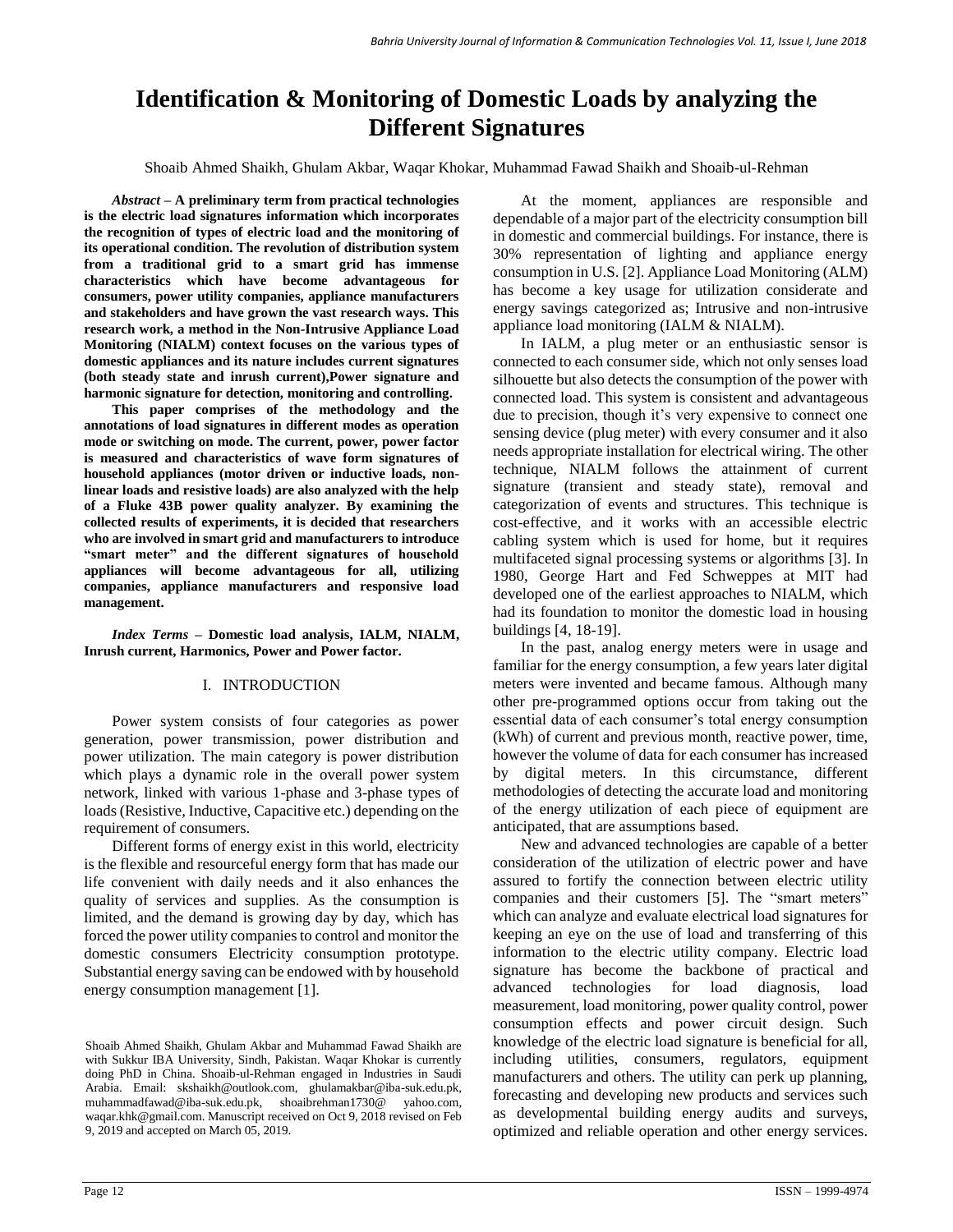Consumers get advantage of beneficial cost and improved power quality and reliability. Regulatory authorities can improve and recover the accuracy and significant policies, rules and regulations. Appliances and equipment manufacturers can advance the improved quality and compliance while foreseeing the demands of the market and supplying the most effective, well-organized and efficient products.

In this paper the current signatures of different residential appliances are represented during transient state which can be beneficial for consumers, power utilities and appliance manufacturers by taking the information regarding power quality, current scenario, harmonics, power, power factor etc. The power quality analyzer was the main tool used for capturing the steady and transient current signatures throughout the starting up of the load and the waveforms captured from power quality analyzer were examined.

# II. OVERVIEW OF RESIDENTIAL APPLIANCES

An important part of distribution side the domestic load, which has engaged the utility companies for proper designing and installation of equipment, cables, etc. The appliances have many pros and cons during starting up operation and normal conditions. The appliances, by monitoring and controlling their utility are categorized as; permanent consuming appliances which remain ON at every moment (refrigerator, AC and safety appliances, etc.), Onoff consuming appliance (CFL, IL, halogen lamp, induction cooker, Fan etc.) and FSM or Finite state machine [6] in which appliance must pass through numerous specific running conditions (Mixture-grinder and washing machine). The various types of domestic loads are elaborated as:

# 2.1 Linear Loads:

Linear loads are basically conventional appliances which do not create any harmonics in current but somehow least number of harmonics is generated in the current signal offered that applied voltage waveform is pure sinusoidal. Two-dimensional signature spaces are a main source of identification of these types of loads. The examples are fans, heaters, motors, etc. [7].

# 2.2 Non-linear Loads:

The relatively new type of loads exists called Non-linear loads which are mostly power electronic based devices. High quantity of harmonics is created in these types of loads due to non-linear current which changes the shape of applied pure sinusoidal waveform. Its identification is quite complicated and difficult as compared to linear loads with two-dimensional signature spaces [7].

# 2.3 Resistive Appliances:

The commonly domestic loads are resistive (current and voltage are in phase) encompassing heating, electrical devices such as incandescent lamps, heaters, ovens, dishwater, kettle, heating elements of washing machine, etc. The resistive appliances have following characteristics: unity power factor, no any transient occurs during starting of load but in rare cases shortest transient (<50Hz period), negligible reactive power, not having any inrush current with significant amount. Hence Real power is the prime measurement for their recognition.

# 2.4 Motor Driven Appliances

These types of appliances are mostly inductive (current lags the voltage) take a large amount of current (inrush current) on switching of the load but return to normal load current after a few seconds or cycles. This category keeps vital role in household appliances includes chopper machine, fan, washing machine, water pump motor, and refrigerator, deep-freeze, dish water etc. The characteristics of these appliances are: odd harmonic numbers, circulating current produces significant reactive power in motor winding, which is wattles power return to the source, characteristics and long transient when energized.

# 2.5 Electronically fed Appliances:

This category involves non-linear loads mostly are low consumption electronically fed appliances. Applications of such type of appliances are PCs, Television, Videorecorders, LCD, UPS, CFL and Laptop etc. The characteristics in this category include harmonic components have high current spectrum, short but high amplitude of transients on switching of load.

## III. ANALYSIS BY MEANS OF TYPES OF SIGNATURES WITH APPLIANCES

Signatures keeps vital role due to their characteristics of monitoring the various appliances on load. Various researches were involved to work on the signatures for scrutinizing and examining the loads. Three types of signatures exist, i.e. power signature, harmonic signature and current signature, which is explained specially for load or electrical appliances [8]. The above three signatures are also useable in smart grid or two-way communication. Advantages occur in power system Electrocardiogram (ECG), human signature, fingerprints and voice are inimitable for all individuals similarly each residential load has an incomparable utilization prototype which may be described by its working uniqueness [9]. The technique Current Signature Analysis is familiar for identifying and diagnosing the induction motor faults represented as motor current signature analysis. This method has already been discussed by various researchers which helps the concerned workers to detect and diagnose the malfunction etc. [10-12]. The domestic load consumption behavior, with current signatures is assessed by either their signatures as steady state and inrush or transient signatures.

# 3.1 Analysis by means of Power signature:

The Power signatures are familiar due to monitoring and for identification of loads or appliances. Several residential electrical devices exist, the energy utilization pattern is changed, and consumption of power is inimitable in ∆P-∆Q horizontal [13]. Initially, this method was applied to monitor the prototype of energy consumption.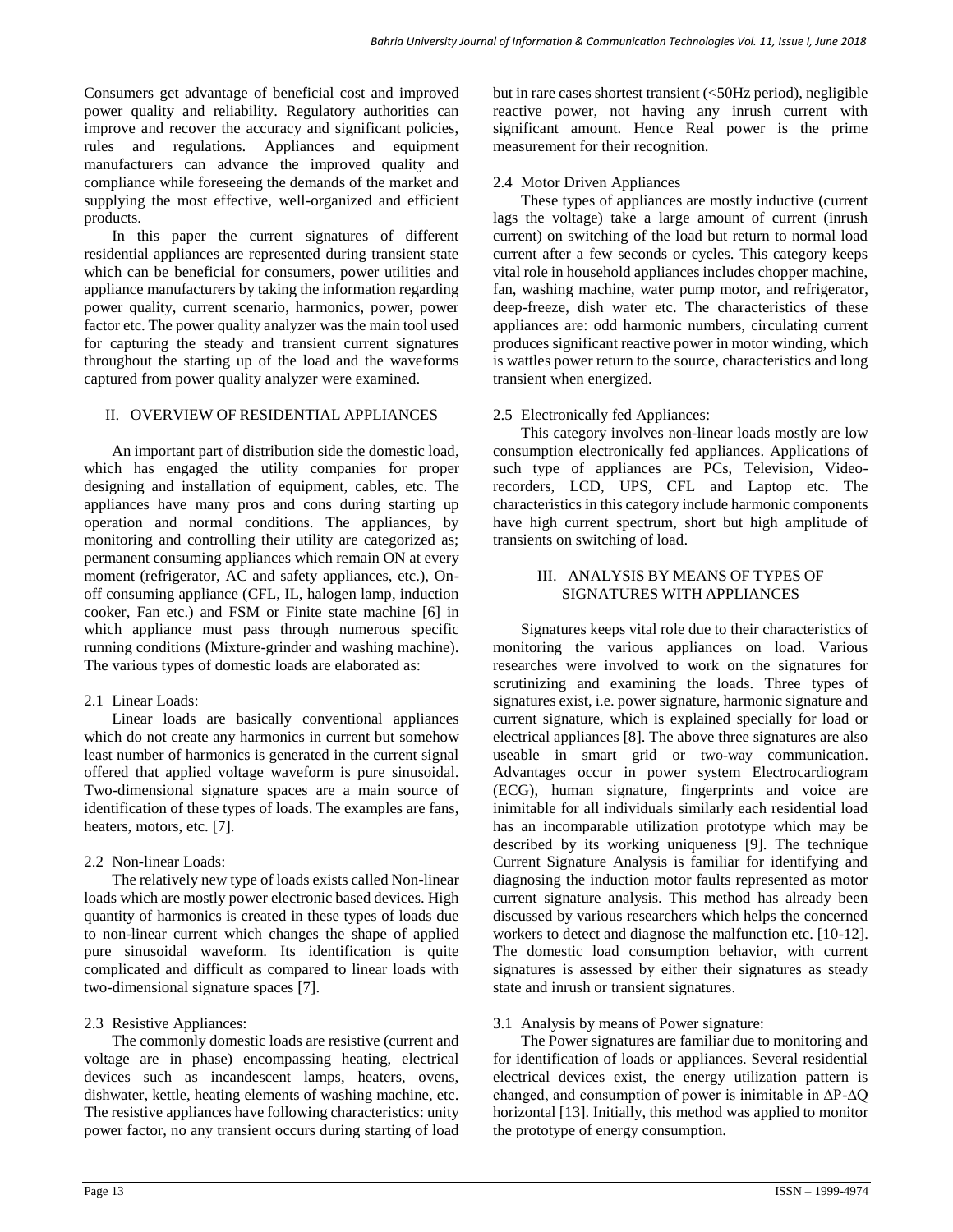The steady-state analysis is also used for identifying the load type and measuring the active and reactive power. The equations are given as [14]:

$$
P(kw) = \sum_{k=0}^{n} P_k - \sum_{k=0}^{n} V_k * I_k \cos \phi_k \qquad (1)
$$

$$
Q(var) = \sum_{k=0}^{n} Q_k - \sum_{k=0}^{n} V_k * I_k \cos \phi_k \quad (2)
$$

Where P and Q denote the real and reactive Power, whereas V and I denote magnitudes of voltage and current correspondingly having  $\emptyset$  the phase difference in between them and k denotes the order of harmonic [14]. Hart brought in a way by means of their active (P) and reactive power (Q) consumption measurement obtained from the main feeding panel to desegregate each load from housing building [15].

## 3.2 Appliance recognition by means of their current signature:

This category illustrates the state of current by connecting single load and different types of loads connected all together. The electric appliance draws current in its normal state (steady state), the prototype to depict current for each electrical device is exclusive that works for as "finger prints" which have been using to make out process of fastidious load type, although several loads are working all at once [16]. These prototypes for current are called as "current signature", have been familiar to recognize the electrical load. Current signatures being used for recognition of loads and monitoring of loads are categorized as transient current signature and steady state current signature [17]. The appliance disaggregation technique was obtained for classifying the household electrical appliances with several characteristics like current waveform (CW), active and reactive power (PQ), Switching transient waveform (STW), Current signature's harmonic content, Eigen values (EIG) and instantaneous power waveform (IPW) [18].

## 3.3 Analysis by means of Harmonic signature:

Latest technological and scientific world with high speed of time has replaced all the old appliances with new efficient and cost-effective appliances as IL and CFL with LED, CRT television with flat-panel televisions i.e. LCD and LED screen. In fact, there are so many advantages by utilizing these new appliances, but there are some drawbacks of non-linearity. Each non-linear load creates harmonics and keeps bad impact on the electrical distribution system due to harmonic pollution. Harmonic spectrum of each electrical appliance or load (total harmonic distortion) is idiosyncratic which is used for monitoring purposes [19-20].

## IV. METHODOLOGY

Various domestic appliances are being used for experimental work to analyze and observe the inrush current signatures, which are commonly found in every home. The information from experimental results will be beneficial for consumers, power utilities and appliance manufacturer. The whole experiment setup consists of a PC or Laptop, Power quality analyzer and types loads. The power quality analyzer is here connected in between the load and socket shown in figure.01 with the experimental set up.

The device consists of two leads for checking the voltage (V) and quality. Current transformer (CT) is placed across the appliance with a lead having wire's diameter greater than the voltage leads. The power quality analyzer with the help of CT capture the transient (inrush) current signatures (wave form and power factor), during the switch on of the loads. These captured waveforms were analyzed on computer screen by connecting PQ analyzer with it.



Fig. 1 Experimental setup with different loads

The formulas used for the calculation of voltage, current, power and power factor for single phase and three phase loads are given with the below relation:

$$
P = VIcos\Phi
$$
 (3)  

$$
P = \sqrt{3}VIcos\Phi
$$
 (4)

Where,

P= Power (watt) V= r.m.s Voltage (volt) I= r.m.s Current (ampere)  $Cos\Phi = Power$  factor

In addition to above experimental set up, the whole research work is also represented in the form of flow chart shown in figure: 4.2, which clearly shows the all characteristics of the domestic load monitoring.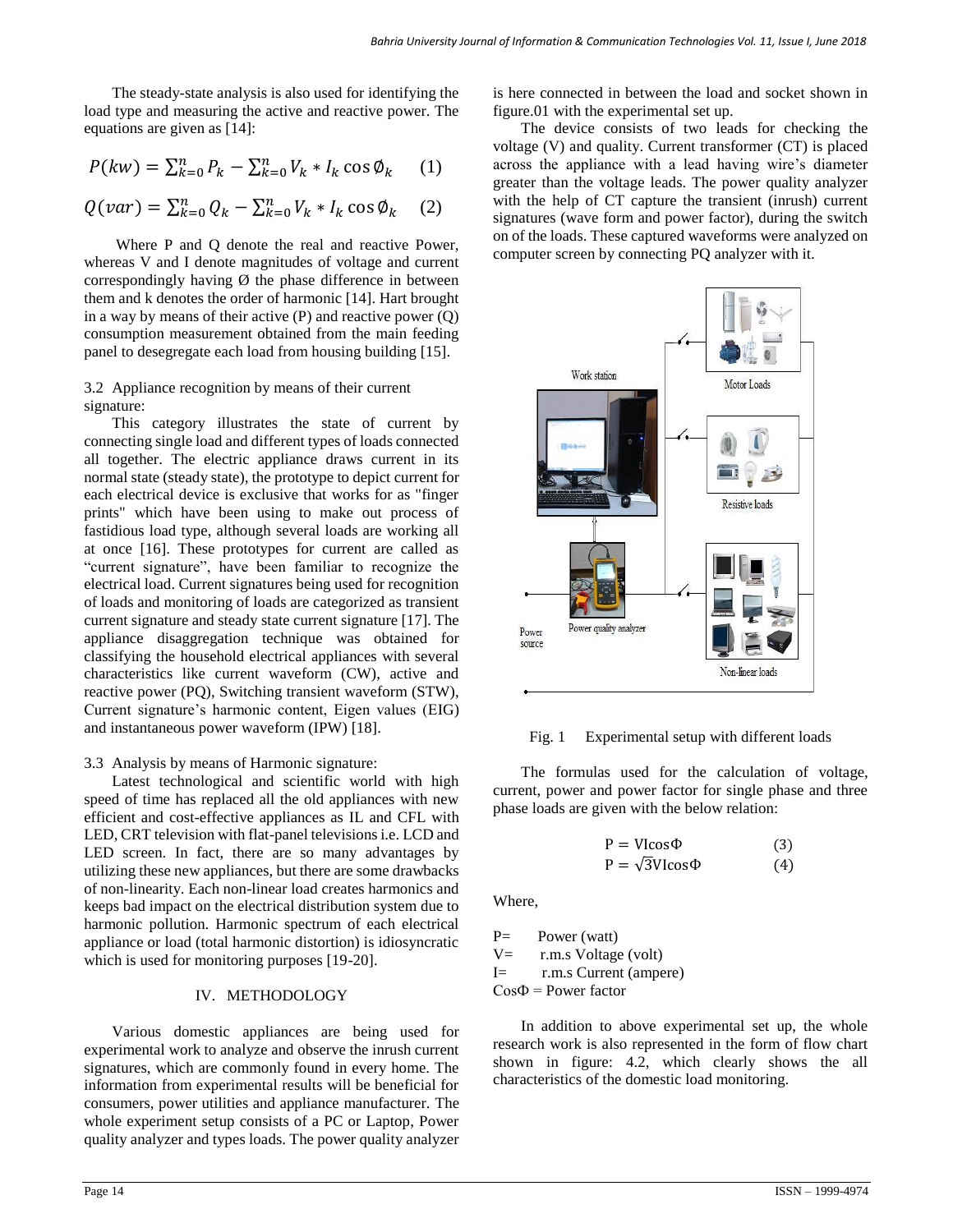

Fig. 2 Flowchart of the whole work

## V. EXPERIMENTAL RESULTS

This session elaborates the profile of different types of loads used in house. The profile shows various features of appliances as current, power, power factor, harmonic spectrum, etc. A bar Chart shows the current signatures of all types of loads in the last of this session.

## 5.1 Motor Driven Appliances

This category, having familiarities due to its lot of applications in the household appliances, plays major role in the distribution system. The motor load converts electrical

Energy into mechanical energy, having an occurrence of phase difference because the current lags the voltage. Circulating current in the motor winding produces reactive power (VAR) or wattles power that gets better to the source. Many motors driven appliances such as refrigerator, chopper machine, fan, and water-pump motors has facilitated our needs and are common in our daily life. The captured pictures and table of different inductive loads are attached here, which shows the performance of current and other parameters.



Fig. 3 Washing Machine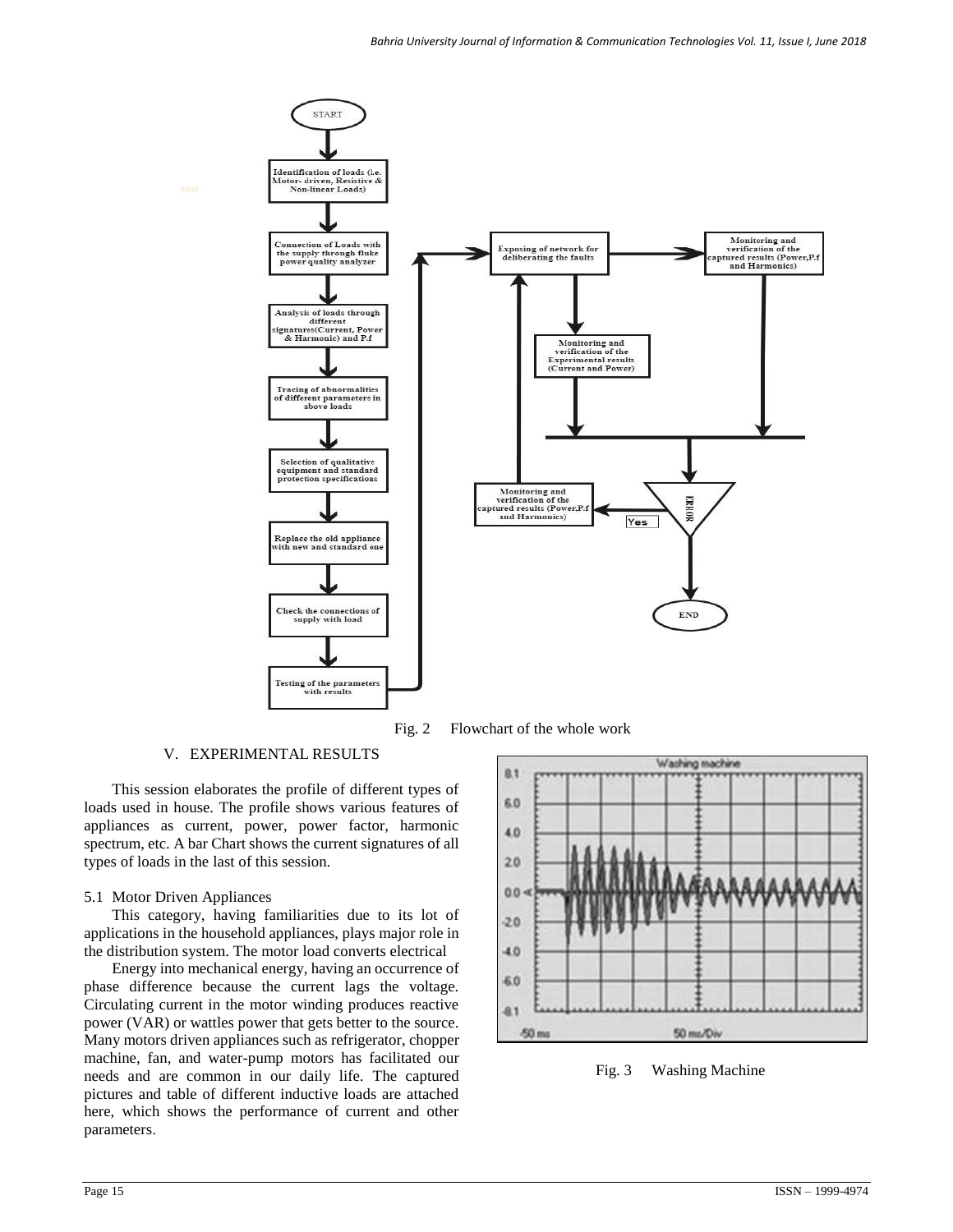

Fig. 4 Refrigerator



Fig. 5. Electric motor

After obtaining the all results shown in above figures and table-I it is précised here that when we initially energize the motor driven appliances (inductive load), they take a large amount of starting current (an inrush current) which decreases to full load running current after a few cycles or milliseconds. All the above-mentioned motor-driven loads, i.e., washing machine, refrigerator, electric motor, ceiling fan and split AC have almost same signature of current due to inductive nature.

| S. No          | Types of<br>Loads  | Inrush<br>current $(A)$ | Inrush<br>Current<br>(m-second) | Steady<br><b>State</b><br>Current |
|----------------|--------------------|-------------------------|---------------------------------|-----------------------------------|
|                | Washing<br>Machine | 3.2                     | 150                             | 1.0                               |
| 2              | Refrigerator       | 14                      | 400                             | 2.8                               |
| $\mathfrak{Z}$ | Electric<br>Motor  | 32.1                    | 100                             | 4.0                               |

TABLE I. MOTOR DRIVEN APPLIANCES:

#### 5.2 Resistive Load

Resistive loads having voltage in phase with the current consume active power and maintains power factor which is advantageous and beneficial for the power system network. However, dissipation of power is in resistive loads. Power factor plays major role in electrical power system which not only affects the cost but other essential factors also.

The current profile or signature of resistive loads is taken during the process of monitoring. The apprehended signature specifies that the peak inrush current is identical to its normal steady state limit in almost all resistive loads as electric kettle and electric iron except microwave oven due to its resistive nature. A microwave oven that heats the food by waves having resistive and heating nature showed slightly higher inrush current value from its normal or steady state current value during its energizing or starting up of an appliance.



Fig. 6 Electric iron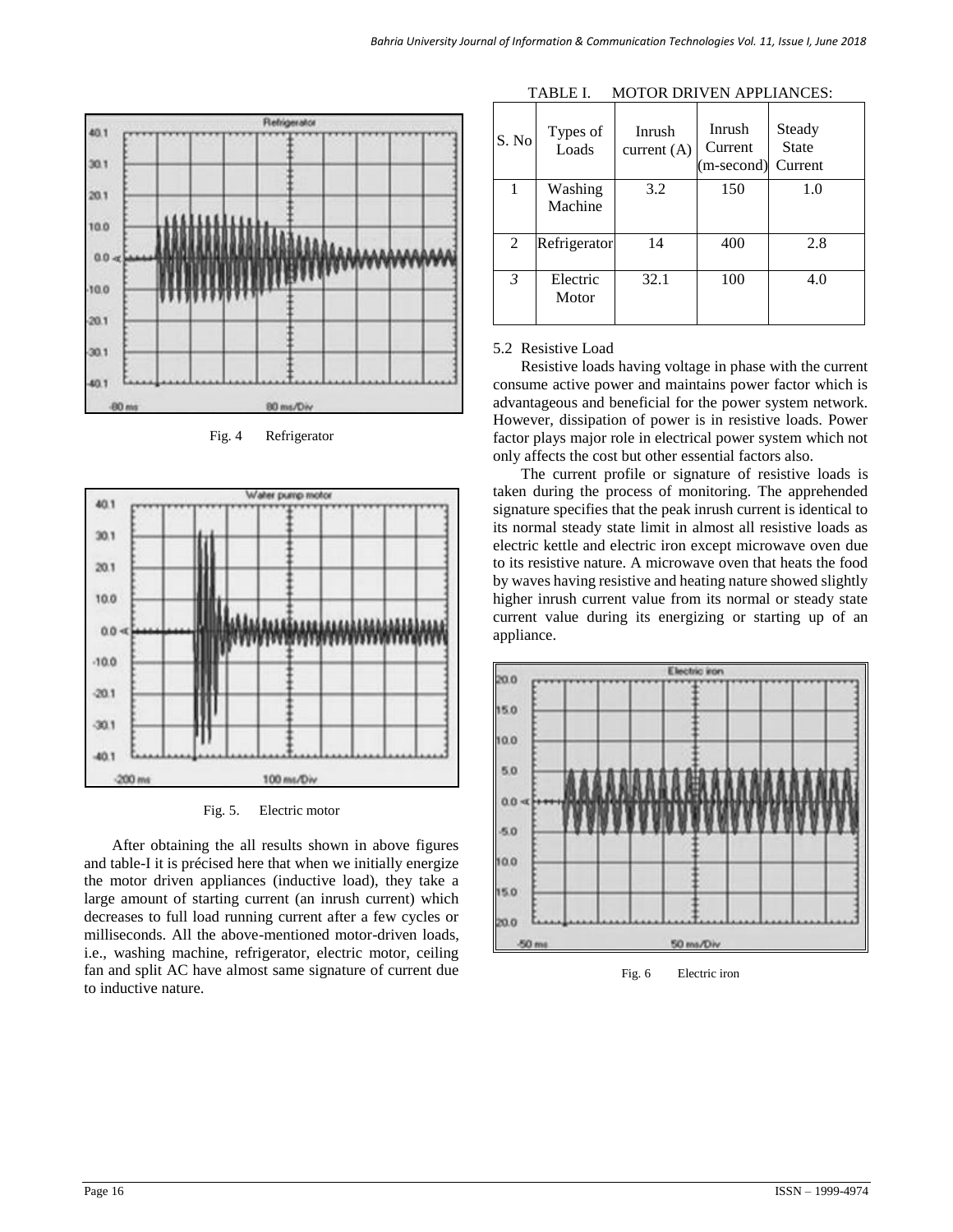



After capturing the resistive loads' practical results, it was summarized that when we switch on the resistive loads, current rises quickly to its normal steady state value and remains same till the switching offload without first increasing to a sophisticated value likewise in inductive loads which then remains same up to the switching of the load. Another thing is also observed during the experiments that the power factor remains unity or close to unity due to its resistive nature which clarify here that the current is in phase with the voltage or sinusoidal. Though, these types of load can also be recognized by further electrical features and techniques as P and Q consumption difference.

#### 5.3. Non-Linear Loads

Commonly known and harmonic pollutant loads have led other types of loads in our daily life due to its compact size, cost, shape and other features. These types of loads are familiar in worldwide due to its major advantages, but it generates harmonics which are harmful for power system network and kept bad impact.

CFL being efficient lamp among other lighting loads, LCD, Printers have the major drawback due to non-linear in nature. These types of load have a low power factor as shown in figure and obviously current is out of phase with the voltage. The current signature of the CFL, LCD, Printer, is also captured which shows the current is high on switching on during the first few cycles as shown in figure and table-II. The printer has lowest power factor value as compared to other non-linear loads, which causes the conductor to draw more current and eventually conductors being heated affects the power quality and is harmful to the power system.

The LCD and Laptop having non-linear characteristics show the odd harmonics; even harmonics are cancelled out in the harmonic spectrum. The total THD of LCD screen is 78.8% and Laptop is 83.5%, which is harmful to the power system network. UPS is familiar due to continuity of emergency power supply when utility power fails. When UPS is starting to bypass the main supply, it is observed here the current signature and the harmonic signature, which indicates the current as slightly higher from its steady state during the first few cycles.









Fig. 10 Compact Fluorescent Lamp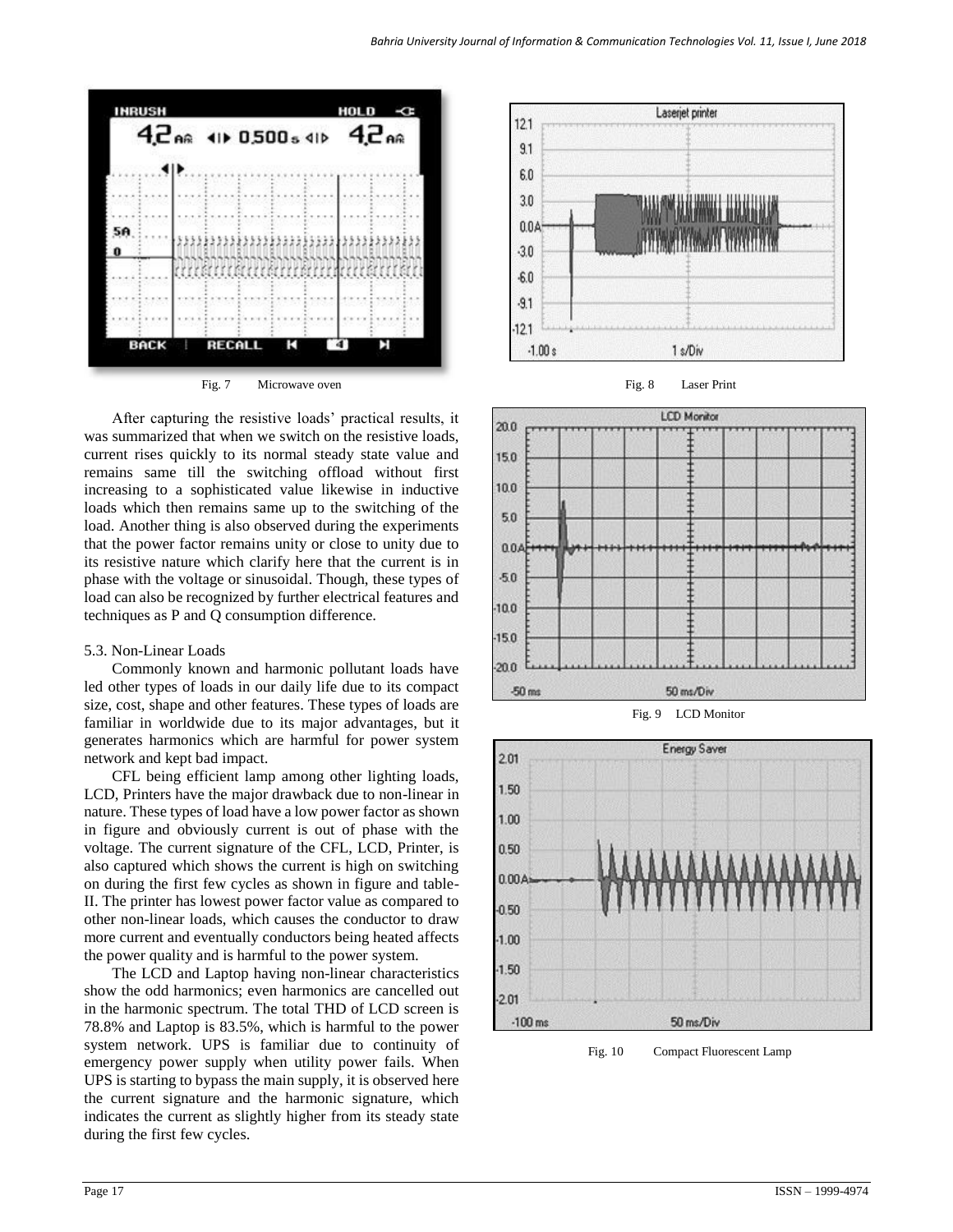





Fig. 12 Uninterrupted power supply (UPS)

| S.NO | Types of<br>Loads     | Inrush<br>current $(A)$ | Inrush<br>Current<br>(m-second) | Steady<br><b>State</b><br>Current |  |
|------|-----------------------|-------------------------|---------------------------------|-----------------------------------|--|
|      | <b>LCD</b><br>Monitor | 10.1                    | 20                              | 0.2                               |  |
| 2    | Laptop                | 0.76                    | 60                              | 0.44                              |  |
| 3    | Laser Jet<br>Printer  | 11.1                    | 0.1                             | 3.8                               |  |
| 4    | <b>UPS</b>            | 3.4                     | 10                              | 2.0                               |  |
| 5    | CFL                   | 0.68                    | 0.1                             | 0.48                              |  |

TABLE II. NON-LINEAR LOADS

It is perceived and concluded from the obtained practical outcomes of non-linear domestic appliances or harmonic pollutant loads, that each nonlinear load has inimitable current signatures on starting up or when switched on first. The UPS and Laptop haven't any transient current during the initial switch on. But, energy saver has somewhat greater

value from its normal range. The other non-linear loads such as CRT televisions, LCD monitors, Laser printers and CRT monitors have a large value of inrush currents throughout starting up (first few cycles) for short intervals.

After the elaboration of all categories of load, the bar chart has been depicted below which spectacles household appliances' inrush currents in %age form. In the bar chart, Steady stat current is represented by Blur color while inrush current is represented by Red color. It is clearly seen in the following figure.5.3.6. that the household appliances have different percentage value of steady state along with inrush current due to different nature of load.



Fig. 13 A bar chart of domestic appliances

#### 5.4. Power factor of domestic appliances:

Power factor which is equal to cosine of angle between voltage and current or active power (P) to apparent power (S) ratio, depends upon the load type (Resistive "R", inductive "L" and capacitive "C"). Each type of load has different characteristics and features. In a purely resistive load, V is in phase with I and real power is consumed. Whereas, in load then in second phase go back to the power source. In reactive loads (Inductors and capacitors) energy is stored in the load which then shows effect in a time difference or in their Voltage V and Current I in the wave form. The bar chart in figure.5.4.1 depicts the power factor of household appliances as split AC, Motor, Refrigerator, Machine, laptop, printer, ceiling fan, etc. From the results shown in the bar chart, it is observed that motor having the inductive nature has decreased the value of power factor (P.F) value i.e. 0.32. Among the domestic loads being taken during the experiment. The value of resistive loads is unity due to resistive nature as Electric kettle or electric iron and printer for non-inductive loads have the smallest value of power factor among the category of non-linear loads.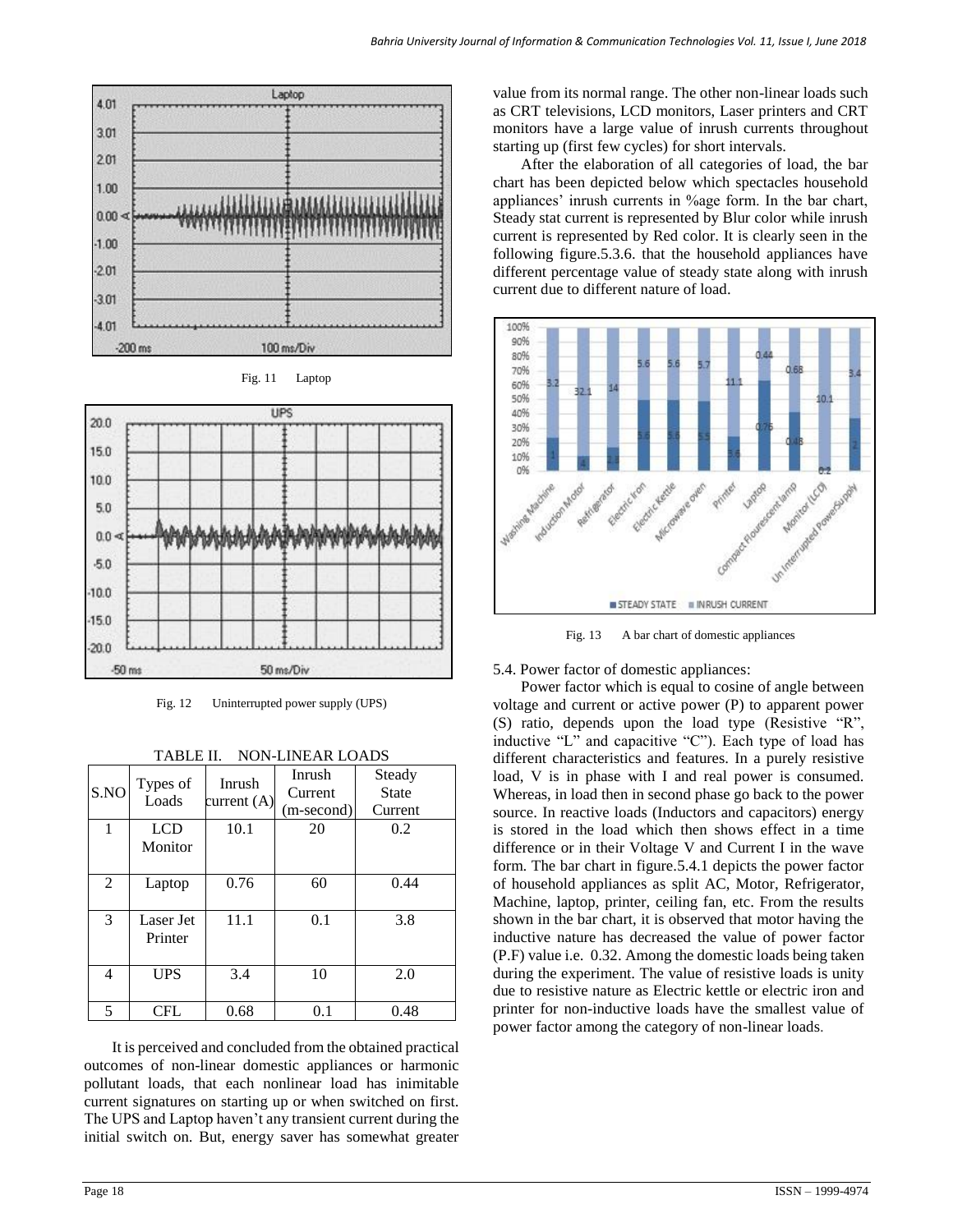

Fig. 14 Power factor of domestic appliances

#### VI. CONCLUSION

Several appliances were being taken under consideration and testing. Their results as transient or inrush current, harmonic and power signatures are existed. These types of signatures are essential to manage the load for users and power utility companies.

It is observed from verified practical outcomes that inrush currents of resistive loads are almost identical as steady state or normal current. In some cases, the inrush current is somewhat higher than steady state current and reaches to normal range after few cycles i.e. IL and microwave oven. It is found from the results of inductive loads or motor driven appliances that large peak inrush current is existing and in greater range on switching on of loads, but it slowly reduces to normal or steady state in short time. After the observation of consumption prototype and signatures of several domestic loads, it is précised that current signatures of non-linear domestic loads are idiosyncratic for different types of load. The applications like CRT televisions, CRT monitors, Liquid crystal display monitors and laser printer contain large inrush current for a small interval throughout switching on or starting up state. The statistics regarding the transient or inrush current signatures is significant for appliance manufacturers, consumers and utility companies while designing the protection scheme for home appliances as CBs, fuses, relays, contactors, meters etc.

From the power signature it is also observed here that value of power factor is very low in motor-driven loads, unity and nearly equal to unity in resistive loads and slightly less than unity in non-linear loads.

It is observed from harmonic pollutant or non-linear loads that LCD and Laptop show the odd harmonics; even harmonics are cancelled out. The total harmonic distortion of the LCD screen and laptop is 78.8% and 83.5%, which is worst for power system network and power quality.

We will extend our work in future which will be on the comparison of the power quality parameters results through PQ analyzer and CRIO.

#### **REFERENCES**

- [1] Michael Zeifman, Kurt Roth, "Nonintrusive Appliance Load Monitoring Review and outlook IEEE Transactions on consumer electronics, vol. 57, no 1 February 2011.
- [2] L. P´erez-Lombard, J. Ortiz, and C. Pout, "A review on buildings energy consumption information," *Energy and Buildings*, vol. 40, no. 3, pp.394–398, Jan. 2008.
- [3] Semwal, S., Joshi, D., Prasad, R. S., & Raveendhra, D. (2013, February). The practicability of ICA in home appliances load profile separation using current signature: a preliminary study. In *Power, Energy and Control (ICPEC), 2013 International Conference on* (pp. 756-759). IEEE.
- [4] Laughman, Christopher, et al. "Power signature analysis." *IEEE power and energy magazine* 99.2 (2003): 56- 63.
- [5] *E power and energy magazine*", Vol 3, march/april 2003, PP. 1540-7977.
- [6] C. Laughman, K. Lee, R. Cox, S. Shaw, S. Leeb, L. Norford and P. Armstrong, "Power Signature Analysis," Power and Energy Magazine, IEEE, Vol. 1, pp.56-63, 2003
- [7] Michael Zeifman and Kurt Roth, "Nonintrusive Appliance Load Monitoring: Review and Outlook", IEEE Transactions on Consumer Electronics, Vol. 57, No. 1, February 2011, pp. 76-84.
- [8] Using Appliance Signatures for Monitoring Residential Loads at meter panel level, IEEE Transactions on Power Delivery. Vol. 6, No. 4, October 1991.
- [9] Warit Wichakool, Al-Thaddeus Avestruz, Robert W. Cox and Steven B. Leeb, "Modeling and Estimating Current Harmonics of Variable Electronic Loads", IEEE transactions on power electronics, Vol. 24, No. 12, December 2009, pp. 2803-2811
- [10] A.S. Bouhouras, G.T. Andreou, A.N. Milioudis and D.P. Labridis," Signature of Residential Low Voltage Loads," Industrial Technology ICIT pp. 89-94, IEEE 2012.
- [11] Xiaoguang Chen, Lin Liang, Feilics, "The Technique of entropy optimization in (MCSA) motor current signature analysis and its application in the fault diagnosis of gear transmission, "25th International Congress on Condition Monitoring and Diagnostic Engineering journal of physics 2012
- [12] William T. Thomson and Mark Fenger, "Current Signature Analysis to detect Induction Motor Faults," IEEE Industry Applications Magazine July/August 2001
- [13] Zhongming ye and Bin Wu, "Induction Motor Mechanical fault simulation and stator current signature Analysis," pp.789-794 IEEE 2000.
- [14] Christopher Lauhman et al., 2003, "Power Signature Analysis,"IEEE Power & Energy Magazine, pp.56-63, March/April 2003.
- [15] Arend J. Bijker, Xiaohua Xia and Jiangfeng Zhang, "Active Power Residential Non-Intrusive Appliance Load Monitoring System", IEEE AFRICON 2009, 978-1-4244-3919-5/09
- [16] Arend J. Bijker, Xiaohua Xia and Jiangfeng Zhang, "Active Power Residential Non-Intrusive Appliance Load Monitoring System", IEEE AFRICON 2009, 978-1-4244-3919-5/09.
- [17] Lee, W. K., et al. "Exploration on load signatures." *International conference on electrical Engineering (ICEE)*. Vol. 152. 2004.
- [18] Fawad Shaikh, M., Ali Shah, M., Katyara, S., & Shankar Chowdhry, B. (2018). Estimation of Phase Angle Jump (PAJ) for Different Types of Faults and Unbalancing in Distribution System. *International Journal of Engineering & Technology, 7*(4.38),23-29. doi:http://dx.doi.org/10.14419/ijet.v7i4.38.243 13